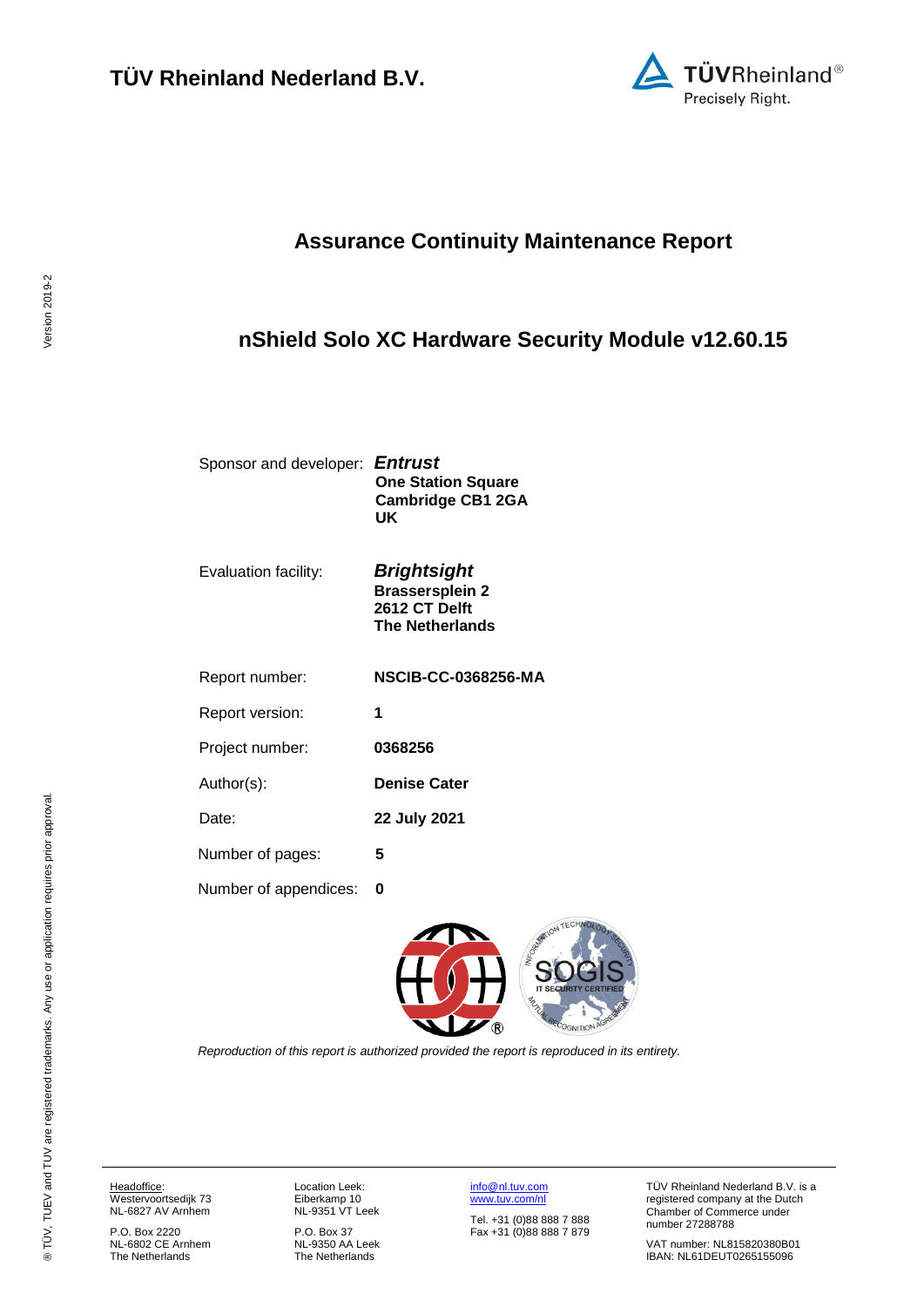

# **CONTENTS:**

| $\mathbf 1$    | <b>Summary</b>                                | $\mathbf{3}$                     |
|----------------|-----------------------------------------------|----------------------------------|
| $\mathbf{2}$   | <b>Assessment</b>                             | $\overline{\mathbf{4}}$          |
| 2.1<br>2.2     | Introduction<br><b>Description of Changes</b> | $\overline{4}$<br>$\overline{4}$ |
| 3 <sup>1</sup> | <b>Conclusion</b>                             | $5\phantom{.0}$                  |
| 4              | <b>Bibliography</b>                           | 5                                |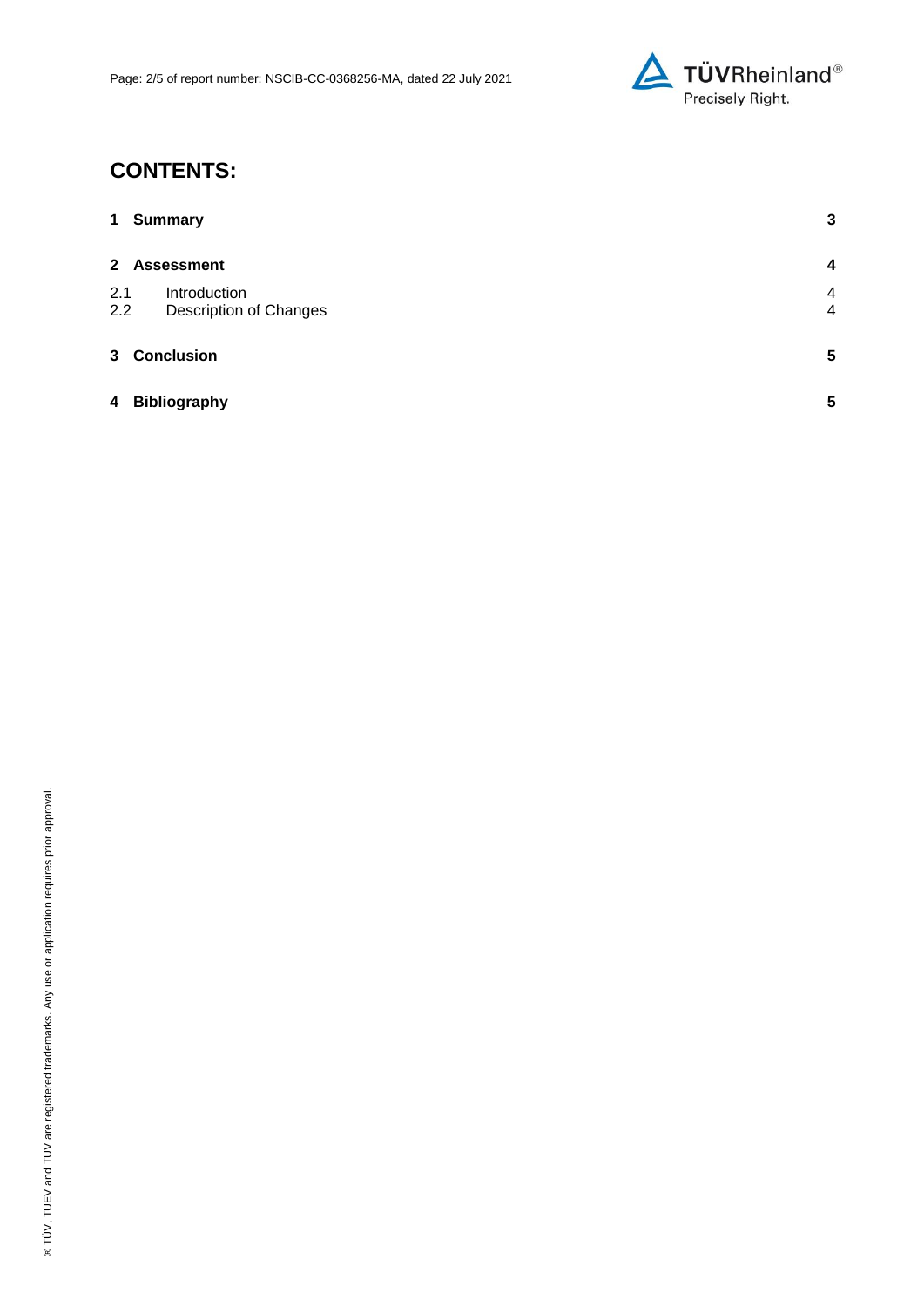

### **1 Summary**

The IT product identified in this report was assessed according to the Assurance Continuity: CCRA Requirements *[AC],* the developer's Impact Analysis Report *[IAR]* and evaluator's IAR Analysis *[EAR]*. The baseline for this assessment was the Certification Report *[CR]*, the Security Target and the Evaluation Technical Report of the product certified by the NSCIB under NSCIB-CC-21[-0368256.](#page-0-0)

The changes to the certified product are related to a minor change in the guidance not impacting the security functionality of the certified product. The identification of the maintained product is modified to [nShield Solo XC Hardware Security Module v12.60.15.](#page-0-2)

Consideration of the nature of the changes leads to the conclusion that they can be classified as minor changes and that certificate maintenance is the correct path to continuity of assurance.

The resistance to attacks has not been re-assessed in the course of this maintenance process. Therefore, the assurance as outlined in the Certification Report *[CR]* is maintained for the new version of the product.

This report is an addendum to the Certification Report NSCIB-CC[-0368256-](#page-0-0)CR *[CR]* and reproduction is authorised provided the report is reproduced in its entirety.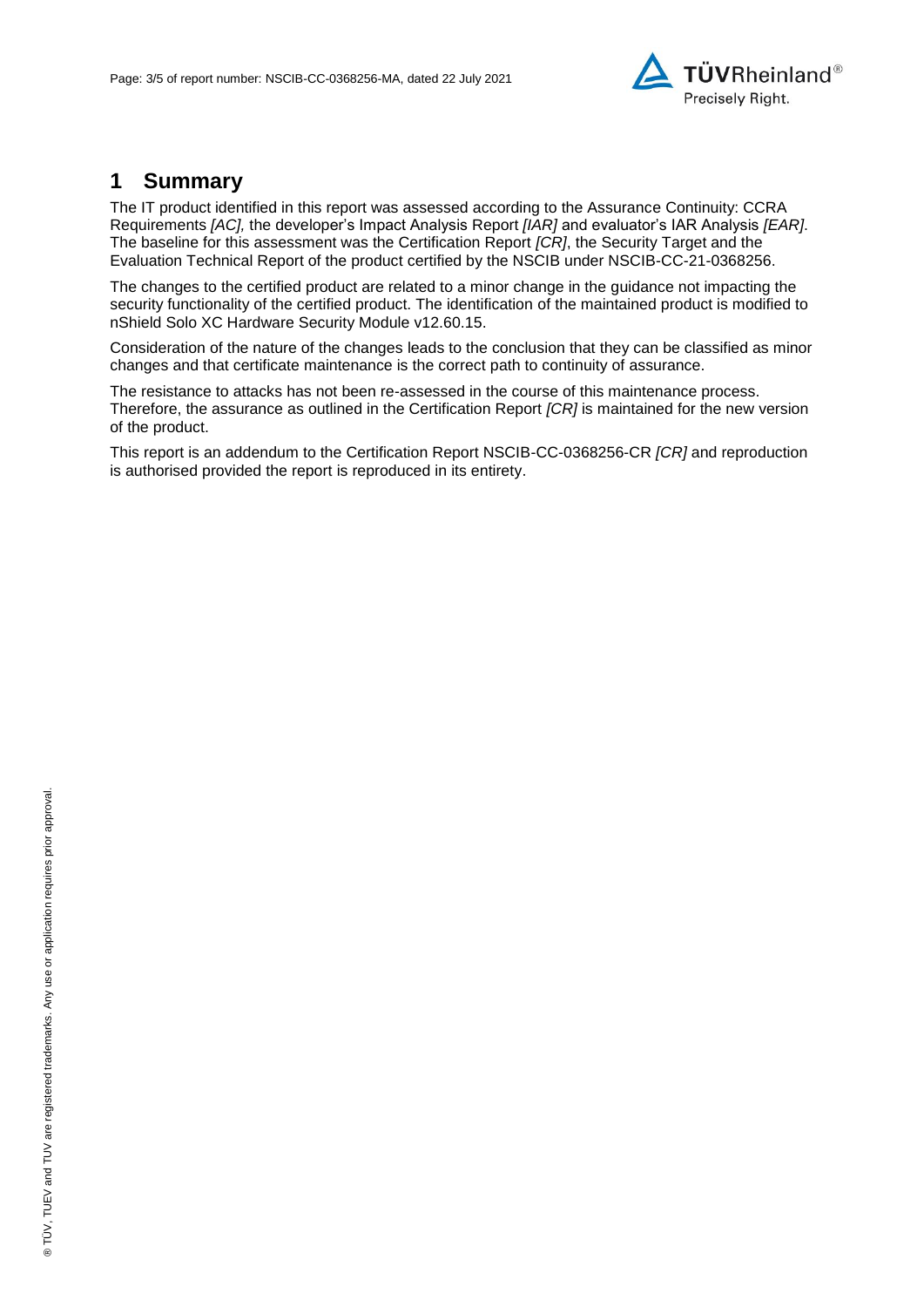

### **2 Assessment**

#### *2.1 Introduction*

The IT product identified in this report was assessed according to the Assurance Continuity: CCRA Requirements *[AC],* the developer's Impact Analysis Report *[IAR]* and evaluator's IAR Analysis *[EAR]*. The baseline for this assessment was the Certification Report *[CR]*, the Security Target and the Evaluation Technical Report of the product certified by the NSCIB under NSCIB-CC-21[-0368256.](#page-0-0)

On 08 July 2021 [Entrust](#page-0-3) submitted a request for assurance maintenance for the [nShield Solo XC](#page-0-2)  [Hardware Security Module v12.60.15.](#page-0-2)

NSCIB has assessed the *[IAR]* according to the requirements outlined in the document Assurance Continuity: CCRA Requirements *[AC]*.

In accordance with those requirements, the IAR describes (i) the changes made to the certified TOE, (ii) the evidence updated as a result of the changes and (iii) the security impact of the changes.

This is supported by the evaluator's IAR Analysis *[EAR].*

#### *2.2 Description of Changes*

The TOE can be used as a general purpose Cryptographic Module in a wide range of use cases, including, but not limited to, Trust Service Providers to provide a QSCD for Remote Server Signing.

It is a general purpose Cryptographic Module which comes in a PCI express board form factor protected by a tamper resistant enclosure. It performs encryption, digital signing, and key management on behalf of an extensive range of commercial and custom-built applications including public key infrastructures (PKIs), identity management systems, application-level encryption and tokenization, SSL/TLS, and code signing.

The changes to the certified product as described in the *[IAR]* are related to a minor update the guidance, *[CCECG]*. This update to the guidance was classified by developer *[IAR]* and original evaluator *[EAR]* as minor changes with no impact on security.

There are no changes in the software/firmware/hardware components of the TOE.

The configuration list for the TOE has been updated as a result of the changes to include the updated Security Target *[ST].*